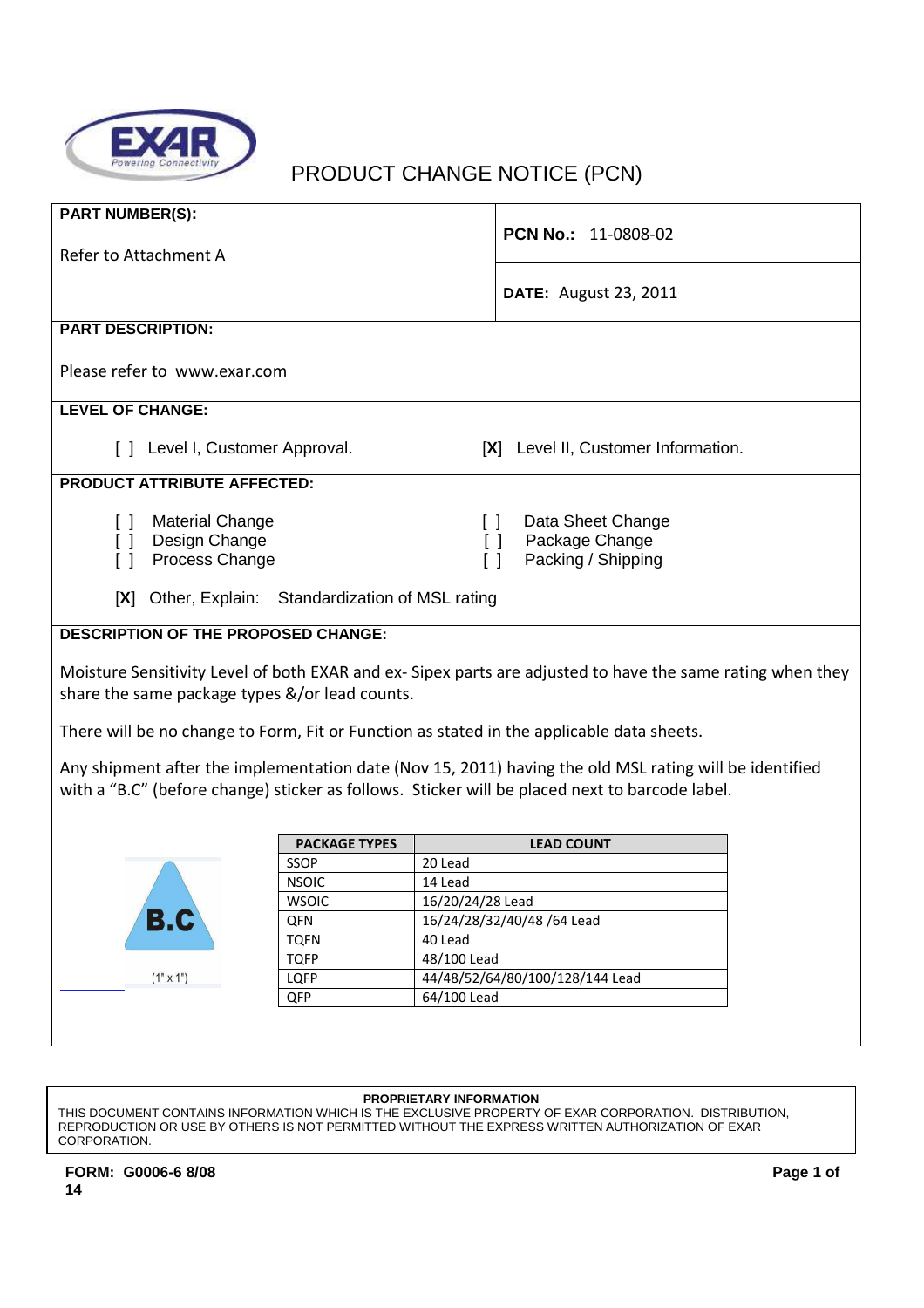

**REASON FOR CHANGE:** 

Post merger standardization of Exar and ex-Sipex.

| <b>DATE OF SAMPLES AVAILABLE:</b> | DATE OF QUALIFICATION COMPLETED: |
|-----------------------------------|----------------------------------|
| N/A                               | N/A                              |

**PROPRIETARY INFORMATION**

THIS DOCUMENT CONTAINS INFORMATION WHICH IS THE EXCLUSIVE PROPERTY OF EXAR CORPORATION. DISTRIBUTION, REPRODUCTION OR USE BY OTHERS IS NOT PERMITTED WITHOUT THE EXPRESS WRITTEN AUTHORIZATION OF EXAR CORPORATION.

**FORM: G0006-6 8/08 Page 2 of 14**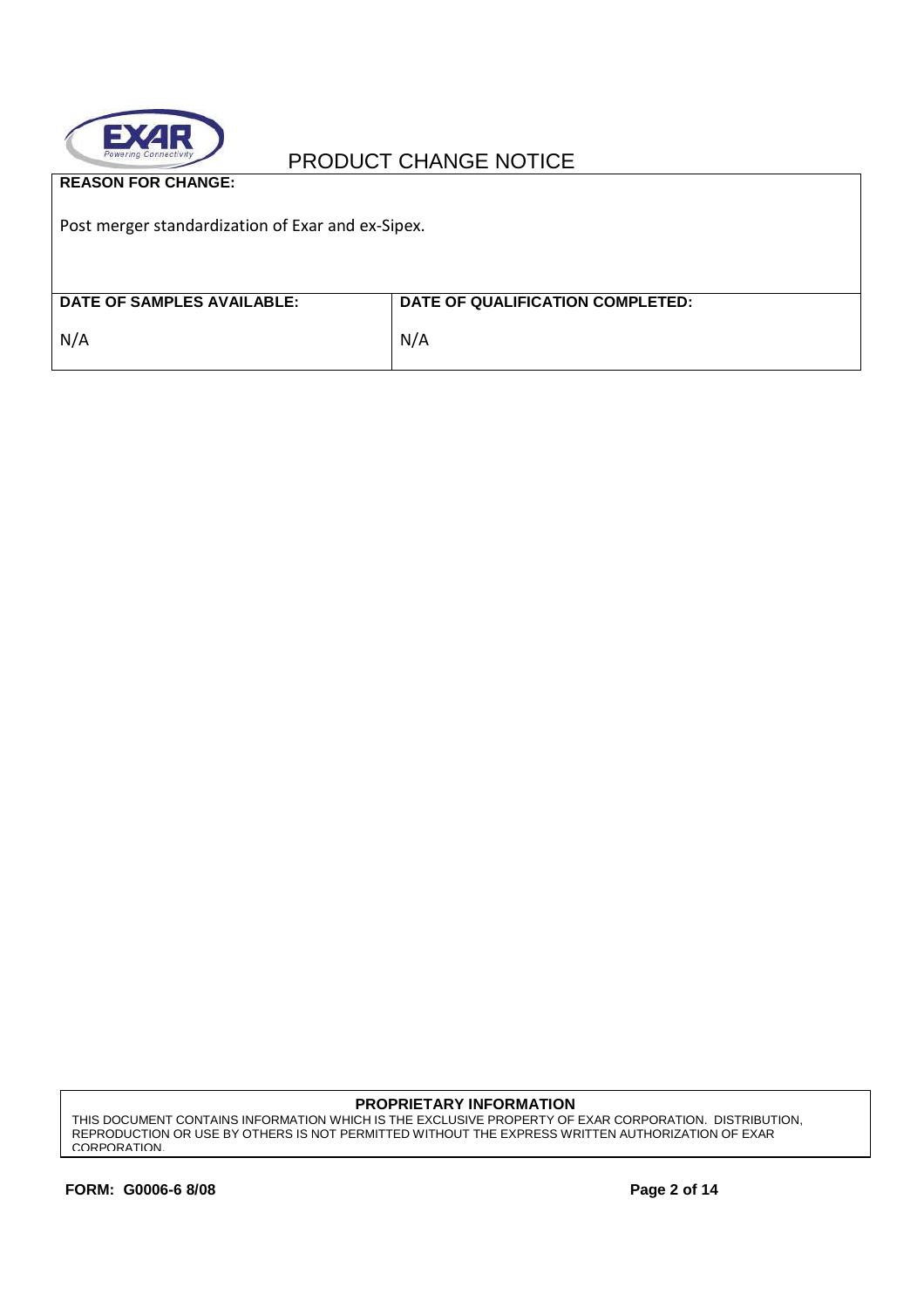

| <b>ESTIMATED CHANGE DATE OR DATE</b><br>CODE:                                                                                                                                                                                                 | <b>SUPPORTING DATA:</b>              |
|-----------------------------------------------------------------------------------------------------------------------------------------------------------------------------------------------------------------------------------------------|--------------------------------------|
| 11/15/2011                                                                                                                                                                                                                                    | Internal documents                   |
| <b>STANDARD DISTRIBUTION</b><br>[X]                                                                                                                                                                                                           | <b>CUSTOM DISTRIBUTION</b><br>$\Box$ |
| PERSON TO CONTACT WITH QUESTIONS:                                                                                                                                                                                                             |                                      |
| <b>LISA BEDARD</b><br>Exar Corporation<br>1 Holiday Avenue<br>West Tower, Suite 450<br>Pointe-Claire, Quebec H9R 5N3<br>Tel: (514) 429-1010 ext 210<br>Fax: (514) 695-2548<br>lisa.bedard@exar.com<br>Please acknowledge receipt of this PCN. |                                      |
| Acknowledged:                                                                                                                                                                                                                                 |                                      |
| Signature                                                                                                                                                                                                                                     |                                      |
| <b>Printed Name</b>                                                                                                                                                                                                                           |                                      |
| Company                                                                                                                                                                                                                                       |                                      |
| <b>Title</b>                                                                                                                                                                                                                                  |                                      |
| <b>Date</b>                                                                                                                                                                                                                                   |                                      |

**Comments**: \_\_\_\_\_\_\_\_\_\_\_\_\_\_\_\_\_\_\_\_\_\_\_\_\_\_\_\_\_\_\_\_\_\_\_\_\_\_\_\_\_\_\_\_\_\_\_\_\_\_\_\_\_\_\_\_\_\_\_\_\_\_\_\_\_\_

#### **PROPRIETARY INFORMATION**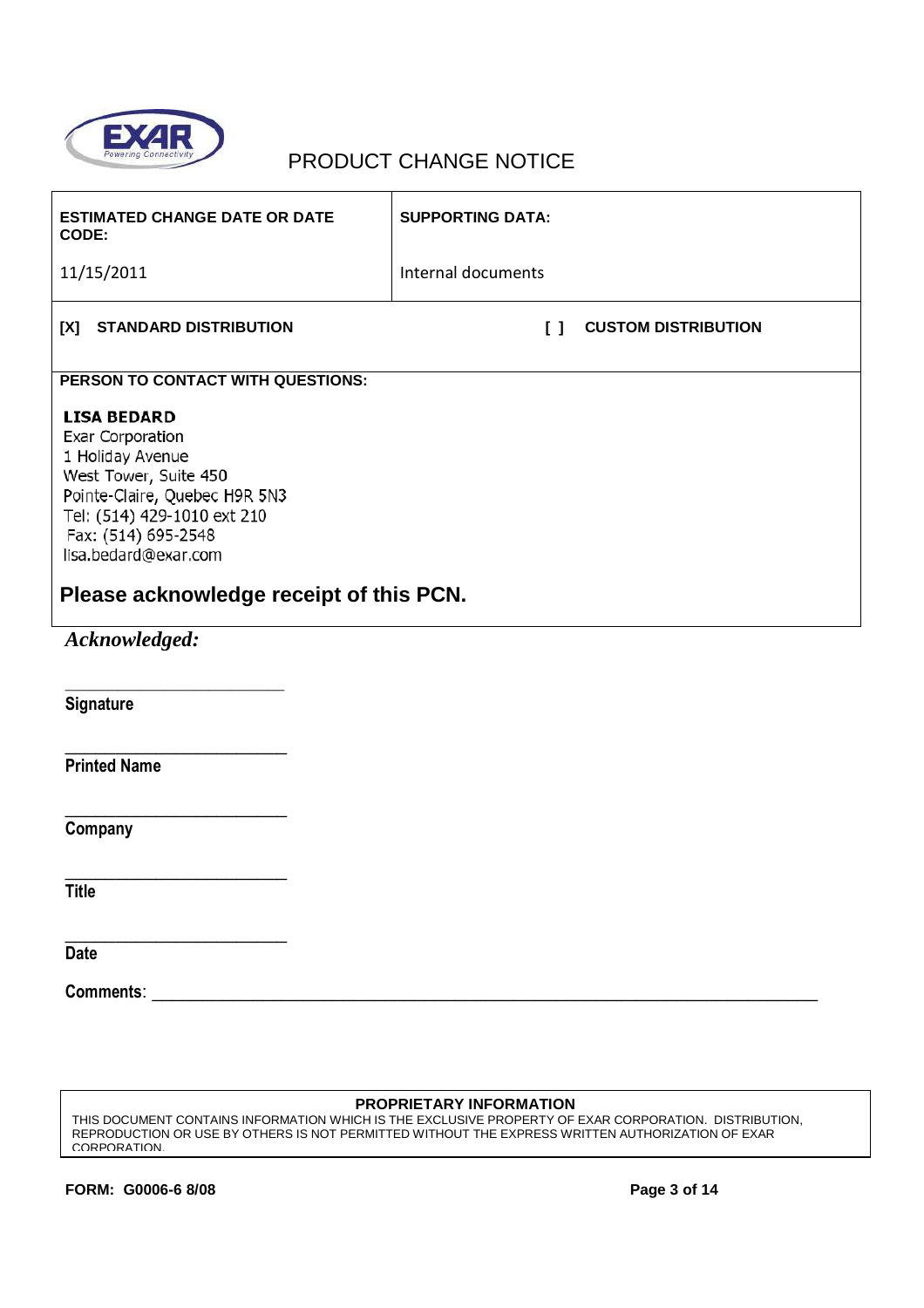

**ATTACHMENT A** 

#### **MSL (MOISTURE SENSITIVITY LEVEL) RATING STANDARDIZATION**

| <b>PRODUCT PART#</b> | <b>PACKAGE TYPE</b> | <b>LEAD COUNT</b> |                | <b>MSL</b>     |
|----------------------|---------------------|-------------------|----------------|----------------|
|                      |                     | (body size)       | <b>FROM</b>    | <b>TO</b>      |
| XRD9826ACU-F         | SSOP                | 20                | 1              | $\overline{2}$ |
| XRD9827ACU-F         | <b>SSOP</b>         | 20                | $\overline{1}$ | $\overline{2}$ |
| XRD9827ACUTR-F       | <b>SSOP</b>         | 20                | $\mathbf{1}$   | $\overline{2}$ |
| XR2211ACD-F          | <b>NSOIC</b>        | 14                | 1              | $\overline{2}$ |
| XR2211ACDTR-F        | <b>NSOIC</b>        | 14                | $\mathbf{1}$   | $\overline{2}$ |
| XRT59L91ID-F         | <b>WSOIC</b>        | 16                | $\mathbf{1}$   | 3              |
| XRT59L91IDTR-F       | <b>WSOIC</b>        | 16                | $\overline{1}$ | 3              |
| XRT6164AID-F         | <b>WSOIC</b>        | 16                | $\mathbf{1}$   | 3              |
| XRT6164AIDTR-F       | <b>WSOIC</b>        | 16                | $\mathbf{1}$   | 3              |
| XRT6164CD-F          | <b>WSOIC</b>        | 16                | $\mathbf{1}$   | 3              |
| XRT6164CDTR-F        | <b>WSOIC</b>        | 16                | $\overline{1}$ | 3              |
| XRD98L23ACD-F        | <b>WSOIC</b>        | 20                | $\mathbf{1}$   | 3              |
| XRD98L23ACDTR-F      | <b>WSOIC</b>        | 20                | $\mathbf{1}$   | 3              |
| XRD8785AID-F         | <b>WSOIC</b>        | 24                | $\mathbf{1}$   | 3              |
| XRD8785AIDTR-F       | <b>WSOIC</b>        | 24                | $\mathbf{1}$   | 3              |
| XRT6165CD-F          | <b>WSOIC</b>        | 24                | $\mathbf{1}$   | 3              |
| XRT6165CDTR-F        | <b>WSOIC</b>        | 24                | $\mathbf{1}$   | 3              |
| XRT6166CD-F          | <b>WSOIC</b>        | 28                | $\overline{1}$ | 3              |
| XRT6166CDTR-F        | <b>WSOIC</b>        | 28                | $\mathbf{1}$   | 3              |
| XRT6166ID-F          | <b>WSOIC</b>        | 28                | $\overline{1}$ | 3              |
| XRT6166IDTR-F        | <b>WSOIC</b>        | 28                | $\mathbf{1}$   | 3              |
| XR20M1170IL16-F      | QFN                 | 16 (4x4mm)        | $\mathbf{1}$   | $\overline{2}$ |
| XR20M1170IL16TR-F    | QFN                 | 16 (4x4mm)        | $\mathbf{1}$   | $\overline{2}$ |
| <b>XRT8010IL-F</b>   | QFN                 | 16 (4x4mm)        | $\mathbf{1}$   | $\overline{2}$ |
| <b>XRT8020IL-F</b>   | QFN                 | 16 (4x4mm)        | $\overline{1}$ | $\overline{2}$ |
| XR16L570IL24-F       | QFN                 | 24 (4x4mm)        | $\mathbf{1}$   | $\overline{2}$ |
| XR16L570IL24TR-F     | <b>QFN</b>          | 24 (4x4mm)        | $\mathbf{1}$   | $\overline{2}$ |
| XR16L580IL24-F       | <b>QFN</b>          | 24 (4x4mm)        | $\mathbf{1}$   | $\overline{2}$ |
| XR16L580IL24TR-F     | <b>QFN</b>          | 24 (4x4mm)        | $\mathbf{1}$   | $\overline{2}$ |
| XR16M570IL24-F       | <b>QFN</b>          | 24 (4x4mm)        | $\mathbf{1}$   | $\overline{2}$ |
| XR16M570IL24TR-F     | <b>QFN</b>          | 24 (4x4mm)        | $\mathbf{1}$   | $\overline{2}$ |

#### **PROPRIETARY INFORMATION**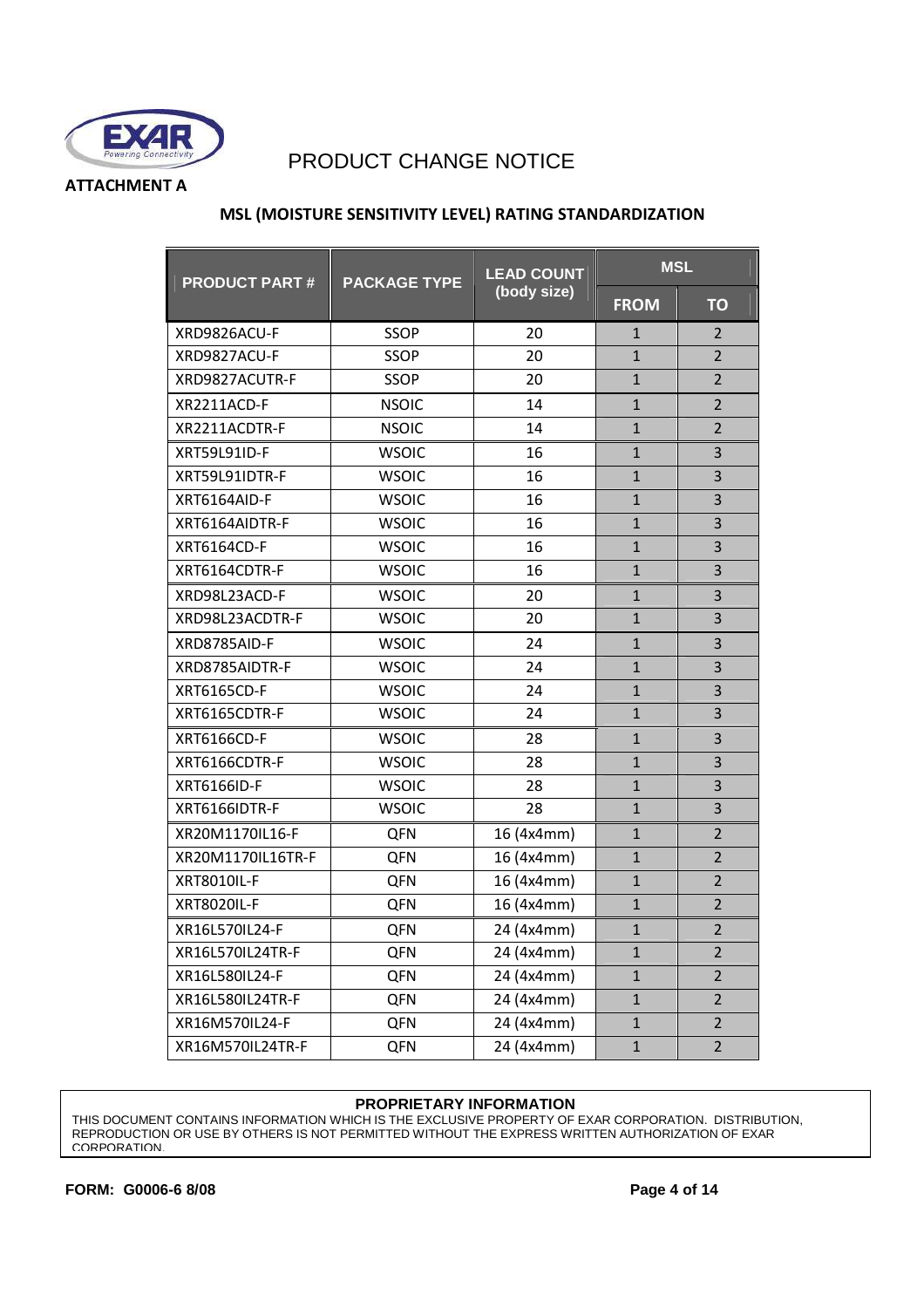

| <b>PRODUCT PART#</b> | <b>PACKAGE TYPE</b> | <b>LEAD COUNT</b> | <b>MSL</b>     |                |  |
|----------------------|---------------------|-------------------|----------------|----------------|--|
|                      |                     | (body size)       | <b>FROM</b>    | <b>TO</b>      |  |
| XR16M770IL24-F       | QFN                 | 24 (4x4mm)        | 1              | $\overline{2}$ |  |
| XR16M770IL24TR-F     | QFN                 | 24 (4x4mm)        | $\mathbf{1}$   | $\overline{2}$ |  |
| XR16M781IL24-F       | <b>QFN</b>          | 24 (4x4mm)        | $\mathbf{1}$   | $\overline{2}$ |  |
| XR16M781IL24TR-F     | QFN                 | 24 (4x4mm)        | $\mathbf{1}$   | $\overline{2}$ |  |
| XR20M1170IL24-F      | QFN                 | 24 (4x4mm)        | $\mathbf{1}$   | $\overline{2}$ |  |
| XR20M1170IL24TR-F    | QFN                 | 24 (4x4mm)        | $\mathbf{1}$   | $\overline{2}$ |  |
| XR16L2550IL-F        | <b>QFN</b>          | 32 (5x5mm)        | $\mathbf{1}$   | $\overline{2}$ |  |
| XR16L2550ILTR-F      | QFN                 | 32 (5x5mm)        | $\mathbf{1}$   | $\overline{2}$ |  |
| XR16L2551IL-F        | QFN                 | 32 (5x5mm)        | $\mathbf{1}$   | $\overline{2}$ |  |
| XR16L2551ILTR-F      | QFN                 | 32 (5x5mm)        | $\mathbf{1}$   | $\overline{2}$ |  |
| XR16L580IL-F         | QFN                 | 32 (5x5mm)        | $\mathbf{1}$   | $\overline{2}$ |  |
| XR16L580ILTR-F       | QFN                 | 32 (5x5mm)        | $\mathbf{1}$   | $\overline{2}$ |  |
| XR16M781IL32-F       | QFN                 | 32 (5x5mm)        | $\mathbf{1}$   | $\overline{2}$ |  |
| XR16M781IL32TR-F     | QFN                 | 32 (5x5mm)        | $\overline{1}$ | $\overline{2}$ |  |
| XR21V1412IL32-F      | QFN                 | 32 (5x5mm)        | $\mathbf{1}$   | $\overline{2}$ |  |
| XR21V1412IL32TR-F    | QFN                 | 32 (5x5mm)        | $\overline{1}$ | $\overline{2}$ |  |
| XR16M570IL32-F       | <b>QFN</b>          | 32 (5x5mm)        | $\mathbf{1}$   | $\overline{2}$ |  |
| XR16M570IL32TR-F     | QFN                 | 32 (5x5mm)        | $\mathbf{1}$   | $\overline{2}$ |  |
| XR16M890IL32-F       | <b>QFN</b>          | 32 (5x5mm)        | $\mathbf{1}$   | $\overline{2}$ |  |
| XR16M890IL32TR-F     | <b>QFN</b>          | 32 (5x5mm)        | $\mathbf{1}$   | $\overline{2}$ |  |
| XR20M1280IL32-F      | <b>QFN</b>          | 32 (5x5mm)        | $\mathbf{1}$   | $\overline{2}$ |  |
| XR20M1280IL32TR-F    | <b>QFN</b>          | 32 (5x5mm)        | $\mathbf{1}$   | $\overline{2}$ |  |
| XR16L570IL32-F       | <b>QFN</b>          | 32 (5x5mm)        | $\mathbf{1}$   | $\overline{2}$ |  |
| XR16L570IL32TR-F     | QFN                 | 32 (5x5mm)        | $\mathbf{1}$   | $\overline{2}$ |  |
| XR16M2550IL32-F      | QFN                 | 32 (5x5mm)        | $\mathbf{1}$   | $\overline{2}$ |  |
| XR16M2550IL32TR-F    | QFN                 | 32 (5x5mm)        | $\mathbf{1}$   | $\overline{2}$ |  |
| XR16M2551IL32-F      | QFN                 | 32 (5x5mm)        | $\mathbf{1}$   | $\overline{2}$ |  |
| XR16M2551IL32TR-F    | <b>QFN</b>          | 32 (5x5mm)        | $\mathbf{1}$   | $\overline{2}$ |  |
| XR16M752IL32-F       | <b>QFN</b>          | 32 (5x5mm)        | $\mathbf{1}$   | $\overline{2}$ |  |
| XR16M752IL32TR-F     | <b>QFN</b>          | 32 (5x5mm)        | $\mathbf{1}$   | $\overline{2}$ |  |
| XR16V2550IL-F        | <b>QFN</b>          | 32 (5x5mm)        | $\mathbf{1}$   | $\overline{2}$ |  |
| XR16V2550ILTR-F      | <b>QFN</b>          | 32 (5x5mm)        | $\mathbf{1}$   | $\overline{2}$ |  |
| XR16V2552IL-F        | QFN                 | 32 (5x5mm)        | $\mathbf{1}$   | $\overline{2}$ |  |

#### **PROPRIETARY INFORMATION**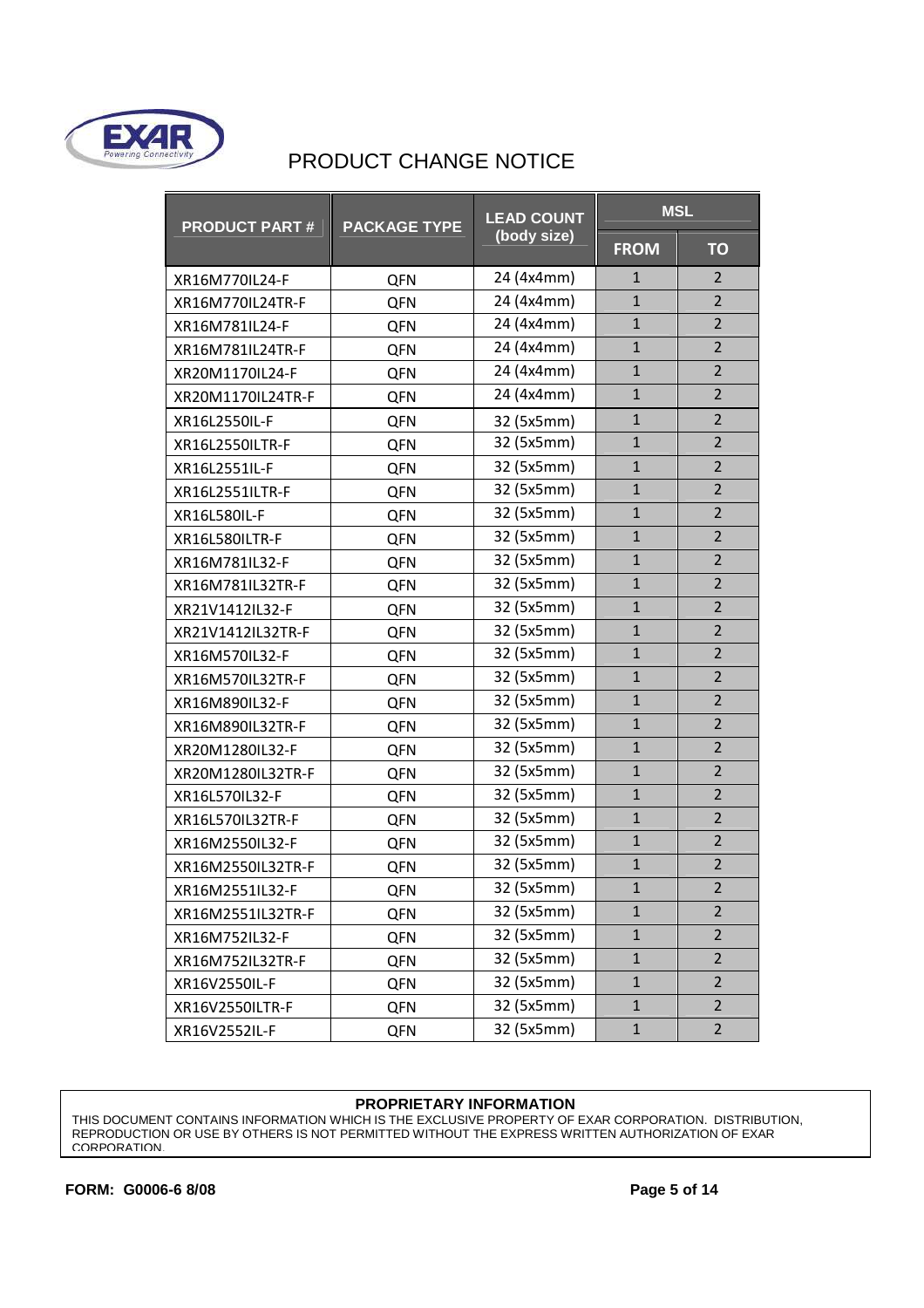

| <b>PRODUCT PART#</b> | <b>PACKAGE TYPE</b> | <b>LEAD COUNT</b> | <b>MSL</b>     |                |
|----------------------|---------------------|-------------------|----------------|----------------|
|                      |                     | (body size)       | <b>FROM</b>    | <b>TO</b>      |
| XR16V2552ILTR-F      | QFN                 | 32 (5x5mm)        | 1              | 2              |
| XR16V2750IL-F        | QFN                 | 32 (5x5mm)        | $\mathbf{1}$   | $\overline{2}$ |
| XR16V2750ILTR-F      | QFN                 | 32 (5x5mm)        | $\mathbf{1}$   | $\overline{2}$ |
| XR20M1172IL32-F      | QFN                 | 32 (5x5mm)        | $\mathbf{1}$   | $\overline{2}$ |
| XR20M1172IL32TR-F    | QFN                 | 32 (5x5mm)        | $\mathbf{1}$   | $\overline{2}$ |
| XR16M890IL40-F       | QFN                 | 40 (6x6mm)        | 2a             | 3              |
| XR16M890IL40TR-F     | QFN                 | 40 (6x6mm)        | 2a             | 3              |
| XR20M1280IL40-F      | QFN                 | 40 (6x6mm)        | 2a             | 3              |
| XR20M1280IL40TR-F    | QFN                 | 40 (6x6mm)        | 2a             | 3              |
| XR19L210IL40-F       | QFN                 | 40 (6x6mm)        | 2a             | 3              |
| XR19L210IL40TR-F     | QFN                 | 40 (6x6mm)        | 2a             | 3              |
| XR19L400IL40TR-F     | QFN                 | 40 (6x6mm)        | 2a             | 3              |
| XR20V2170IL40-F      | QFN                 | 40 (6x6mm)        | 2a             | 3              |
| XR20V2170IL40TR-F    | QFN                 | 40 (6x6mm)        | 2a             | 3              |
| XR16M654IL48-F       | QFN                 | 48 (6x6mm)        | 2a             | 3              |
| XR16M654IL48TR-F     | QFN                 | 48 (6x6mm)        | 2a             | 3              |
| XR16V554IL-F         | QFN                 | 48 (6x6mm)        | 2a             | 3              |
| XR16V554ILTR-F       | QFN                 | 48 (6x6mm)        | 2a             | 3              |
| XR16V654IL-F         | QFN                 | 48 (6x6mm)        | 2a             | 3              |
| XR16V654ILTR-F       | QFN                 | 48 (6x6mm)        | 2a             | 3              |
| XR16V564IL-F         | QFN                 | 48 (6x6mm)        | 2a             | 3              |
| XR16V564ILTR-F       | QFN                 | 48 (6x6mm)        | 2a             | 3              |
| XR20V2172IL64-F      | QFN                 | 64 (9x9mm)        | 2a             | 3              |
| XR20V2172IL64TR-F    | QFN                 | 64 (9x9mm)        | 2a             | 3              |
| XRP7704ILB-F         | <b>TQFN</b>         | 40 (6x6mm)        | $\overline{2}$ | 3              |
| XRP7704ILBTR-F       | <b>TQFN</b>         | 40 (6x6mm)        | $\overline{2}$ | 3              |
| XRP7714ILB-F         | <b>TQFN</b>         | 40 (6x6mm)        | $\overline{2}$ | 3              |
| XRP7714ILBTR-F       | <b>TQFN</b>         | 40 (6x6mm)        | $\overline{2}$ | 3              |
| XRP7740ILB-F         | <b>TQFN</b>         | 40 (6x6mm)        | $\overline{2}$ | 3              |
| XRP7740ILBTR-F       | TQFN                | 40 (6x6mm)        | $\overline{2}$ | 3              |
| ST16C1450CQ48-F      | <b>TQFP</b>         | 48 (7x7mm)        | $\mathbf{1}$   | 3              |
| ST16C1450CQ48TR-F    | <b>TQFP</b>         | 48 (7x7mm)        | $\mathbf{1}$   | 3              |
| ST16C1550CQ48-F      | <b>TQFP</b>         | 48 (7x7mm)        | $\mathbf{1}$   | 3              |

#### **PROPRIETARY INFORMATION**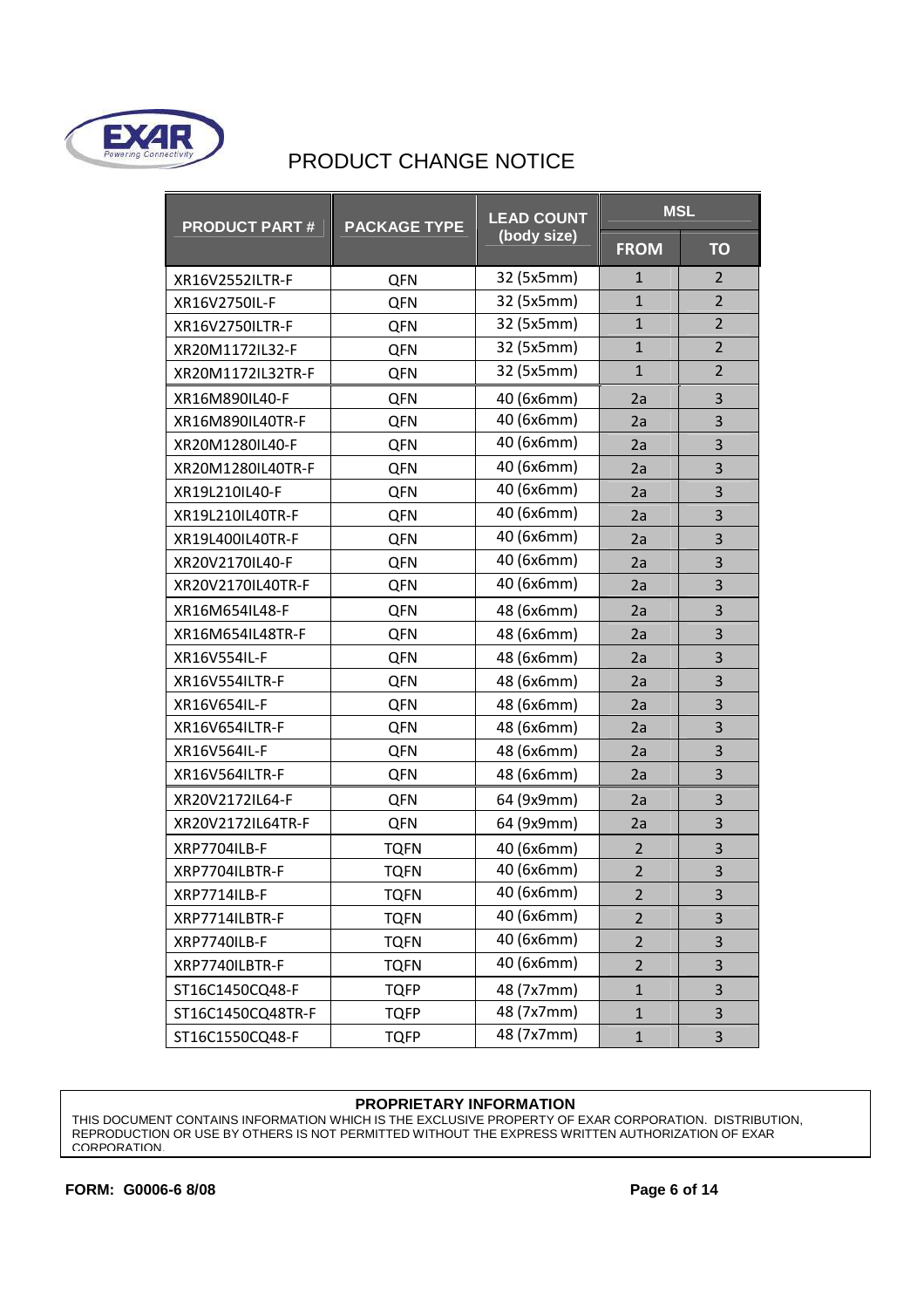

| <b>PRODUCT PART#</b> | <b>PACKAGE TYPE</b> | <b>LEAD COUNT</b> |              | <b>MSL</b>     |
|----------------------|---------------------|-------------------|--------------|----------------|
|                      |                     | (body size)       | <b>FROM</b>  | <b>TO</b>      |
| ST16C1550CQ48TR-F    | <b>TQFP</b>         | 48 (7x7mm)        | 1            | 3              |
| ST16C1550IQ48-F      | <b>TQFP</b>         | 48 (7x7mm)        | $\mathbf 1$  | 3              |
| ST16C1550IQ48TR-F    | <b>TQFP</b>         | 48 (7x7mm)        | $\mathbf{1}$ | 3              |
| ST16C1551CQ48-F      | <b>TQFP</b>         | 48 (7x7mm)        | $\mathbf{1}$ | 3              |
| ST16C1551CQ48TR-F    | <b>TQFP</b>         | 48 (7x7mm)        | $\mathbf{1}$ | 3              |
| ST16C450CQ48-F       | <b>TQFP</b>         | 48 (7x7mm)        | $\mathbf{1}$ | 3              |
| ST16C450CQ48TR-F     | <b>TQFP</b>         | 48 (7x7mm)        | $\mathbf{1}$ | 3              |
| ST16C450IQ48-F       | <b>TQFP</b>         | 48 (7x7mm)        | $\mathbf{1}$ | 3              |
| ST16C450IQ48TR-F     | <b>TQFP</b>         | 48 (7x7mm)        | $\mathbf{1}$ | $\overline{3}$ |
| ST16C550CQ48-F       | <b>TQFP</b>         | 48 (7x7mm)        | $\mathbf{1}$ | 3              |
| ST16C550CQ48TR-F     | <b>TQFP</b>         | 48 (7x7mm)        | $\mathbf{1}$ | 3              |
| ST16C550IQ48-F       | <b>TQFP</b>         | 48 (7x7mm)        | $\mathbf{1}$ | 3              |
| ST16C550IQ48TR-F     | <b>TQFP</b>         | 48 (7x7mm)        | $\mathbf{1}$ | 3              |
| ST16C580CQ48-F       | <b>TQFP</b>         | 48 (7x7mm)        | $\mathbf{1}$ | 3              |
| ST16C580CQ48TR-F     | <b>TQFP</b>         | 48 (7x7mm)        | $\mathbf{1}$ | 3              |
| ST16C580IQ48-F       | <b>TQFP</b>         | 48 (7x7mm)        | $\mathbf{1}$ | 3              |
| ST16C580IQ48TR-F     | <b>TQFP</b>         | 48 (7x7mm)        | $\mathbf{1}$ | $\overline{3}$ |
| ST16C650ACQ48-F      | <b>TQFP</b>         | 48 (7x7mm)        | $\mathbf{1}$ | 3              |
| ST16C650ACQ48TR-F    | <b>TQFP</b>         | 48 (7x7mm)        | $\mathbf{1}$ | 3              |
| ST16C650AIQ48-F      | <b>TQFP</b>         | 48 (7x7mm)        | $\mathbf{1}$ | 3              |
| ST16C650AIQ48TR-F    | <b>TQFP</b>         | 48 (7x7mm)        | $\mathbf{1}$ | 3              |
| ST16C650CQ48-F       | <b>TQFP</b>         | 48 (7x7mm)        | $\mathbf{1}$ | 3              |
| XR16C2850CM-F        | <b>TQFP</b>         | 48 (7x7mm)        | $\mathbf{1}$ | 3              |
| XR16C2850CMTR-F      | <b>TQFP</b>         | 48 (7x7mm)        | $\mathbf{1}$ | 3              |
| XR16C2850IM-F        | <b>TQFP</b>         | 48 (7x7mm)        | $\mathbf{1}$ | 3              |
| XR16C2850IMTR-F      | <b>TQFP</b>         | 48 (7x7mm)        | $\mathbf{1}$ | 3              |
| XR16C850CM-F         | <b>TQFP</b>         | 48 (7x7mm)        | $\mathbf{1}$ | 3              |
| XR16C850CMTR-F       | <b>TQFP</b>         | 48 (7x7mm)        | $\mathbf{1}$ | 3              |
| XR16C850IM-F         | <b>TQFP</b>         | 48 (7x7mm)        | $\mathbf{1}$ | 3              |
| XR16C850IMTR-F       | TQFP                | 48 (7x7mm)        | $\mathbf{1}$ | 3              |
| XR16L2552IM-F        | <b>TQFP</b>         | 48 (7x7mm)        | $\mathbf{1}$ | 3              |
| XR16L2552IMTR-F      | <b>TQFP</b>         | 48 (7x7mm)        | $\mathbf{1}$ | 3              |
| XR16L2750CM-F        | <b>TQFP</b>         | 48 (7x7mm)        | $\mathbf{1}$ | 3              |

#### **PROPRIETARY INFORMATION**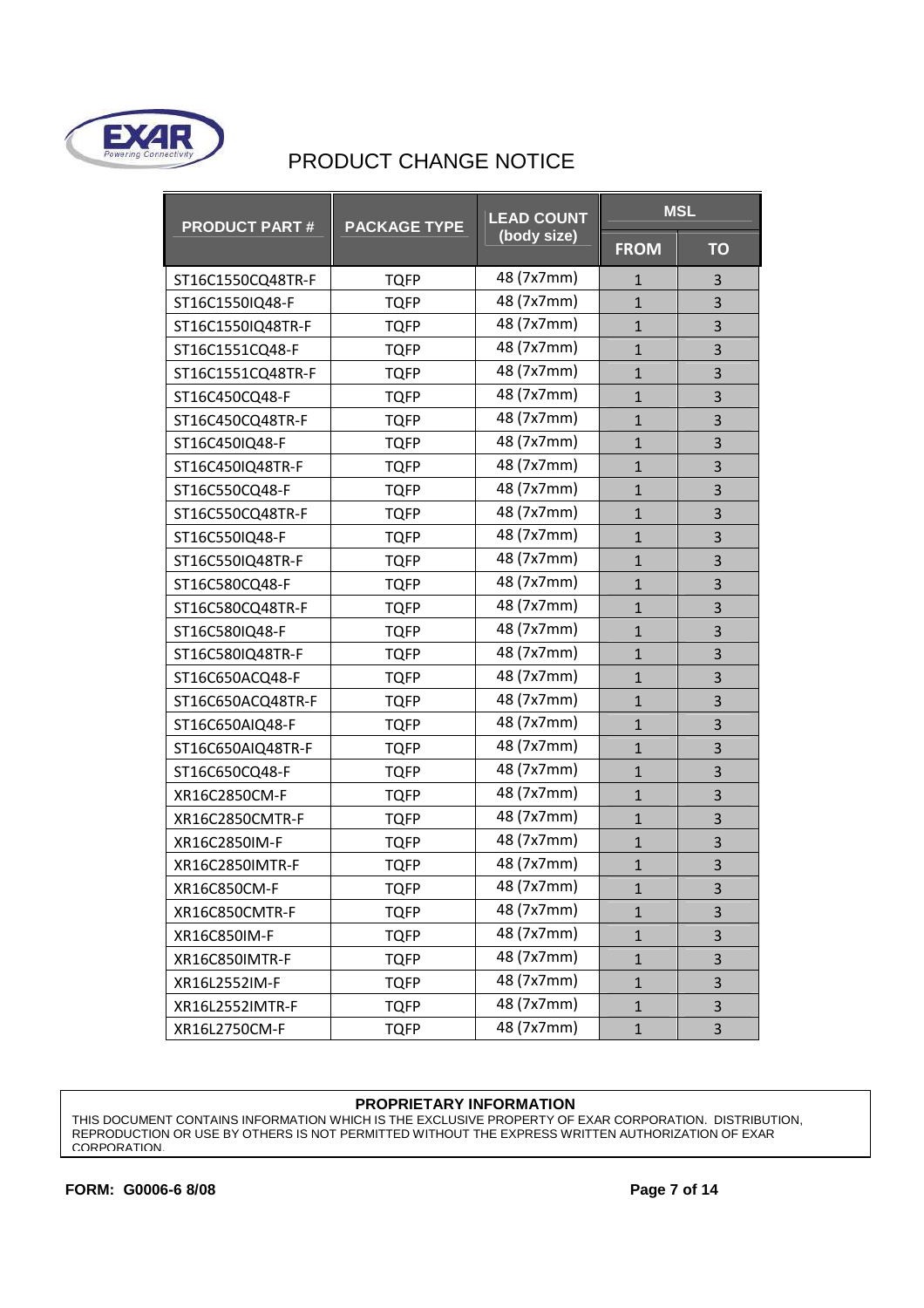

| <b>PRODUCT PART#</b> | <b>PACKAGE TYPE</b> | <b>LEAD COUNT</b> |              | <b>MSL</b>     |
|----------------------|---------------------|-------------------|--------------|----------------|
|                      |                     | (body size)       | <b>FROM</b>  | <b>TO</b>      |
| XR16L2750CMTR-F      | <b>TQFP</b>         | 48 (7x7mm)        | 1            | 3              |
| XR16L2750IM-F        | <b>TQFP</b>         | 48 (7x7mm)        | $\mathbf 1$  | 3              |
| XR16L2750IMTR-F      | <b>TQFP</b>         | 48 (7x7mm)        | $\mathbf{1}$ | 3              |
| XR16L2751CM-F        | <b>TQFP</b>         | 48 (7x7mm)        | $\mathbf{1}$ | 3              |
| XR16L2751CMTR-F      | <b>TQFP</b>         | 48 (7x7mm)        | $\mathbf{1}$ | 3              |
| XR16L2751IM-F        | <b>TQFP</b>         | 48 (7x7mm)        | $\mathbf{1}$ | 3              |
| XR16L2751IMTR-F      | <b>TQFP</b>         | 48 (7x7mm)        | $\mathbf{1}$ | 3              |
| XR16L580IM-F         | <b>TQFP</b>         | 48 (7x7mm)        | $\mathbf{1}$ | 3              |
| XR16L580IMTR-F       | <b>TQFP</b>         | 48 (7x7mm)        | $\mathbf{1}$ | 3              |
| XR16L651CM-F         | <b>TQFP</b>         | 48 (7x7mm)        | $\mathbf{1}$ | 3              |
| XR16L651CMTR-F       | <b>TQFP</b>         | 48 (7x7mm)        | $\mathbf{1}$ | 3              |
| XR16L651IM-F         | <b>TQFP</b>         | 48 (7x7mm)        | $\mathbf{1}$ | 3              |
| XR16M651IMTR-F       | <b>TQFP</b>         | 48 (7x7mm)        | $\mathbf{1}$ | 3              |
| XR16M2550IM48-F      | <b>TQFP</b>         | 48 (7x7mm)        | $\mathbf{1}$ | $\overline{3}$ |
| XR16M2550IM48TR-F    | <b>TQFP</b>         | 48 (7x7mm)        | $\mathbf{1}$ | $\overline{3}$ |
| XR16M2751IM48-F      | <b>TQFP</b>         | 48 (7x7mm)        | $\mathbf{1}$ | 3              |
| XR16M2751IM48TR-F    | <b>TQFP</b>         | 48 (7x7mm)        | $\mathbf{1}$ | $\overline{3}$ |
| XR16M752IM48-F       | <b>TQFP</b>         | 48 (7x7mm)        | $\mathbf{1}$ | 3              |
| XR16M752IM48TR-F     | <b>TQFP</b>         | 48 (7x7mm)        | $\mathbf{1}$ | 3              |
| XR16V2550IM-F        | <b>TQFP</b>         | 48 (7x7mm)        | $\mathbf{1}$ | 3              |
| XR16V2550IMTR-F      | <b>TQFP</b>         | 48 (7x7mm)        | $\mathbf{1}$ | 3              |
| XR16V2750IM-F        | <b>TQFP</b>         | 48 (7x7mm)        | $\mathbf{1}$ | 3              |
| XR16V2750IMTR-F      | <b>TQFP</b>         | 48 (7x7mm)        | $\mathbf{1}$ | 3              |
| XR16V2751IM-F        | <b>TQFP</b>         | 48 (7x7mm)        | $\mathbf{1}$ | 3              |
| XR16V2751IMTR-F      | <b>TQFP</b>         | 48 (7x7mm)        | $\mathbf{1}$ | 3              |
| XR68M752IM48-F       | <b>TQFP</b>         | 48 (7x7mm)        | $\mathbf{1}$ | 3              |
| XR68M752IM48TR-F     | <b>TQFP</b>         | 48 (7x7mm)        | $\mathbf{1}$ | 3              |
| ST16C2450CQ48-F      | TQFP                | 48 (7x7mm)        | $\mathbf{1}$ | 3              |
| ST16C2450CQ48TR-F    | <b>TQFP</b>         | 48 (7x7mm)        | $\mathbf{1}$ | 3              |
| ST16C2450IQ48-F      | TQFP                | 48 (7x7mm)        | $\mathbf{1}$ | 3              |
| ST16C2450IQ48TR-F    | <b>TQFP</b>         | 48 (7x7mm)        | $\mathbf{1}$ | 3              |
| ST16C2550CQ48-F      | <b>TQFP</b>         | 48 (7x7mm)        | $\mathbf{1}$ | 3              |
| ST16C2550CQ48TR-F    | <b>TQFP</b>         | 48 (7x7mm)        | $\mathbf{1}$ | 3              |

#### **PROPRIETARY INFORMATION**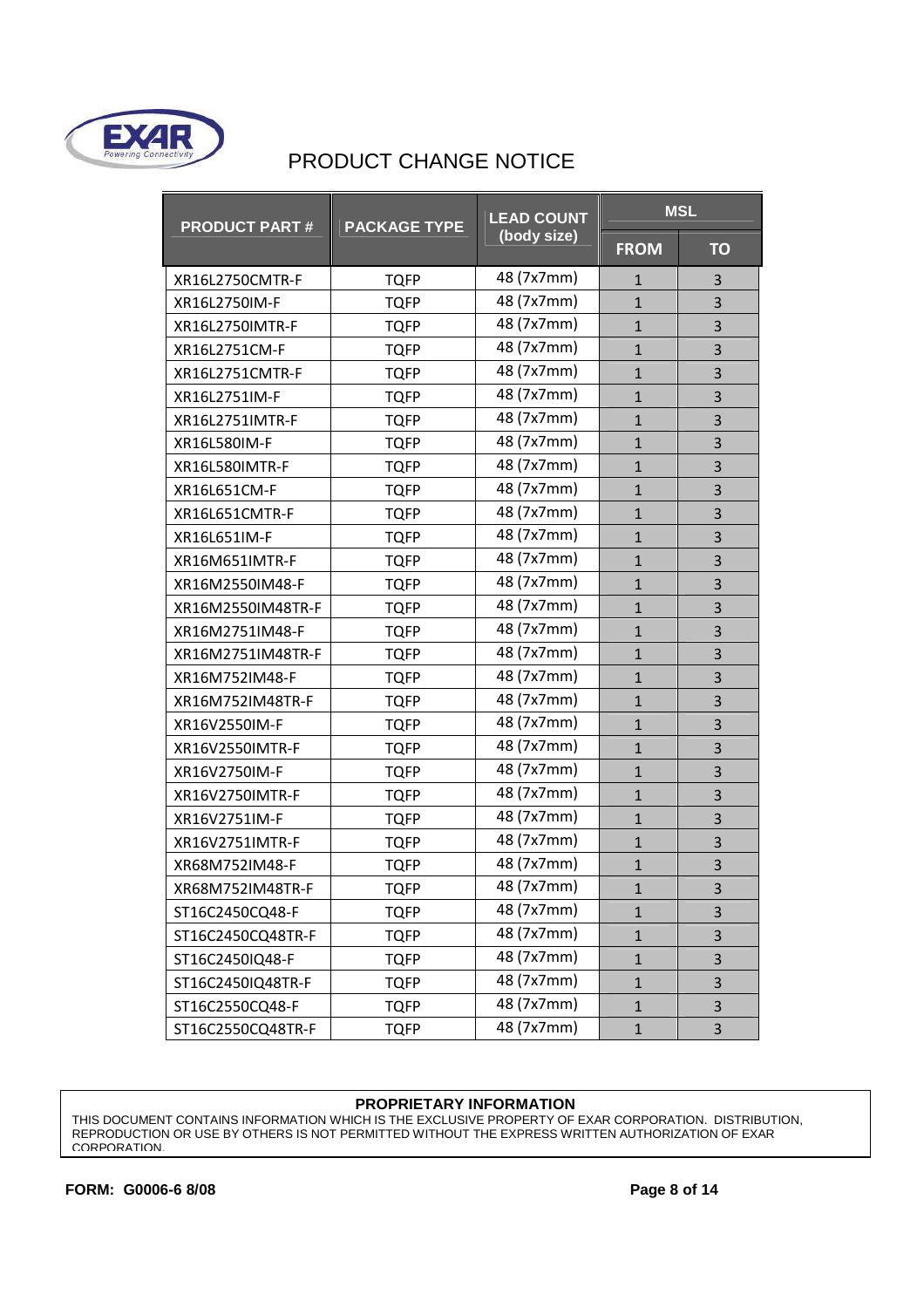

| <b>PRODUCT PART#</b> | <b>PACKAGE TYPE</b> | <b>LEAD COUNT</b> | <b>MSL</b>   |           |
|----------------------|---------------------|-------------------|--------------|-----------|
|                      |                     | (body size)       | <b>FROM</b>  | <b>TO</b> |
| ST16C2550IQ48-F      | <b>TQFP</b>         | 48 (7x7mm)        | $\mathbf{1}$ | 3         |
| ST16C2550IQ48TR-F    | <b>TQFP</b>         | 48 (7x7mm)        | $\mathbf{1}$ | 3         |
| XR16C2550IM-F        | <b>TQFP</b>         | 48 (7x7mm)        | $\mathbf{1}$ | 3         |
| XR16C2550IMTR-F      | <b>TQFP</b>         | 48 (7x7mm)        | $\mathbf{1}$ | 3         |
| XR16L2550IM-F        | <b>TQFP</b>         | 48 (7x7mm)        | $\mathbf{1}$ | 3         |
| XR16L2550IMTR-F      | <b>TQFP</b>         | 48 (7x7mm)        | $\mathbf{1}$ | 3         |
| XR16L2551IM-F        | <b>TQFP</b>         | 48 (7x7mm)        | $\mathbf{1}$ | 3         |
| XR16L2551IMTR-F      | <b>TQFP</b>         | 48 (7x7mm)        | $\mathbf{1}$ | 3         |
| XR16M580IM48-F       | TQFP                | 48 (7x7mm)        | $\mathbf{1}$ | 3         |
| XR16M580IM48TR-F     | <b>TQFP</b>         | 48 (7x7mm)        | $\mathbf{1}$ | 3         |
| XR21V1414IM48-F      | <b>TQFP</b>         | 48 (7x7mm)        | $\mathbf{1}$ | 3         |
| XR21V1414IM48TR-F    | <b>TQFP</b>         | 48 (7x7mm)        | $\mathbf{1}$ | 3         |
| XR16M890IM48-F       | <b>TQFP</b>         | 48 (7x7mm)        | $\mathbf{1}$ | 3         |
| XR16M890IM48TR-F     | <b>TQFP</b>         | 48 (7x7mm)        | $\mathbf{1}$ | 3         |
| XR17V252IM-F         | <b>TQFP</b>         | 100 (14x14mm)     | 2a           | 3         |
| XR17V252IMTR-F       | <b>TQFP</b>         | 100 (14x14mm)     | 2a           | 3         |
| XR68C192CV-F         | <b>LQFP</b>         | 44 (10x10mm)      | 2a           | 3         |
| XR68C192CVTR-F       | <b>LQFP</b>         | 44 (10x10mm)      | 2a           | 3         |
| XR68C192IV-F         | <b>LQFP</b>         | 44 (10x10mm)      | 2a           | 3         |
| XR68C192IVTR-F       | <b>LQFP</b>         | 44 (10x10mm)      | 2a           | 3         |
| XR68C92CV-F          | <b>LQFP</b>         | 44 (10x10mm)      | 2a           | 3         |
| XR68C92CVTR-F        | <b>LQFP</b>         | 44 (10x10mm)      | 2a           | 3         |
| <b>XR68C92IV-F</b>   | <b>LQFP</b>         | 44 (10x10mm)      | 2a           | 3         |
| XR68C92IVTR-F        | <b>LQFP</b>         | 44 (10x10mm)      | 2a           | 3         |
| XR88C192CV-F         | <b>LQFP</b>         | 44 (10x10mm)      | 2a           | 3         |
| XR88C192CVTR-F       | <b>LQFP</b>         | 44 (10x10mm)      | 2a           | 3         |
| XR88C192IV-F         | LQFP                | 44 (10x10mm)      | 2a           | 3         |
| XR88C192IVTR-F       | <b>LQFP</b>         | 44 (10x10mm)      | 2a           | 3         |
| XR88C92CV-F          | <b>LQFP</b>         | 44 (10x10mm)      | 2a           | 3         |
| XR88C92CVTR-F        | <b>LQFP</b>         | 44 (10x10mm)      | 2a           | 3         |
| XR88C92IV-F          | <b>LQFP</b>         | 44 (10x10mm)      | 2a           | 3         |
| XR88C92IVTR-F        | <b>LQFP</b>         | 44 (10x10mm)      | 2a           | 3         |

#### **PROPRIETARY INFORMATION**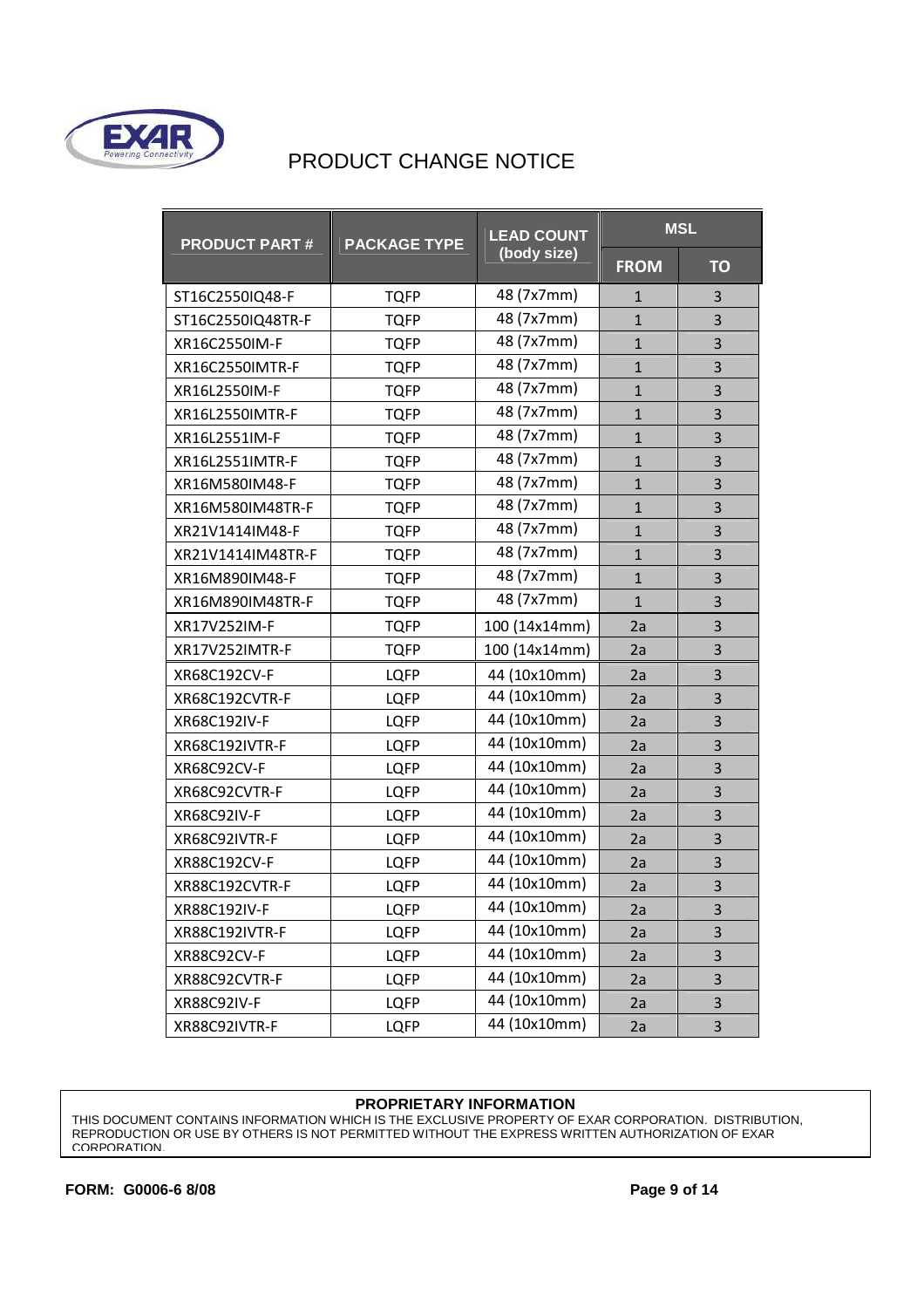

| <b>PRODUCT PART#</b> | <b>PACKAGE TYPE</b> | <b>LEAD COUNT</b> | <b>MSL</b>   |           |
|----------------------|---------------------|-------------------|--------------|-----------|
|                      |                     | (body size)       | <b>FROM</b>  | <b>TO</b> |
| XRT73LC00AIV         | <b>LQFP</b>         | 44 (10x10mm)      | 2a           | 3         |
| XRT73LC00AIVTR       | <b>LQFP</b>         | 44 (10x10mm)      | 2a           | 3         |
| XRT73LC00AIV-F       | <b>LQFP</b>         | 44 (10x10mm)      | 2a           | 3         |
| XRT73LC00AIVTR-F     | <b>LQFP</b>         | 44 (10x10mm)      | 2a           | 3         |
| <b>XRT7300IV</b>     | <b>LQFP</b>         | 44 (10x10mm)      | 2a           | 3         |
| XRT7300IVTR          | <b>LQFP</b>         | 44 (10x10mm)      | 2a           | 3         |
| <b>XRT7300IV-F</b>   | <b>LQFP</b>         | 44 (10x10mm)      | 2a           | 3         |
| XRT7300IVTR-F        | LQFP                | 44 (10x10mm)      | 2a           | 3         |
| XRD98L61AIV-F        | LQFP                | 48 (7x7mm)        | $\mathbf{1}$ | 3         |
| XRD98L62ACV-F        | <b>LQFP</b>         | 48 (7x7mm)        | $\mathbf{1}$ | 3         |
| XRD98L63AIV-F        | <b>LQFP</b>         | 48 (7x7mm)        | $\mathbf{1}$ | 3         |
| XRT75L00DIV          | <b>LQFP</b>         | 52 (10x10mm)      | 2a           | 3         |
| XRT75L00DIV-F        | LQFP                | 52 (10x10mm)      | 2a           | 3         |
| XRT75L00DIVTR-F      | <b>LQFP</b>         | 52 (10x10mm)      | 2a           | 3         |
| XRT75L00IV           | <b>LQFP</b>         | 52 (10x10mm)      | 2a           | 3         |
| XRT75L00IV-F         | <b>LQFP</b>         | 52 (10x10mm)      | 2a           | 3         |
| XRT75L00IVTR-F       | <b>LQFP</b>         | 52 (10x10mm)      | 2a           | 3         |
| XRT75VL00DIV         | <b>LQFP</b>         | 52 (10x10mm)      | 2a           | 3         |
| XRT75VL00DIVTR       | <b>LQFP</b>         | 52 (10x10mm)      | 2a           | 3         |
| XRT75VL00DIV-F       | <b>LQFP</b>         | 52 (10x10mm)      | 2a           | 3         |
| XRT75VL00DIVTR-F     | <b>LQFP</b>         | 52 (10x10mm)      | 2a           | 3         |
| XRT75VL00IV          | <b>LQFP</b>         | 52 (10x10mm)      | 2a           | 3         |
| XRT75VL00IVTR        | <b>LQFP</b>         | 52 (10x10mm)      | 2a           | 3         |
| XRT75VL00IV-F        | LQFP                | 52 (10x10mm)      | 2a           | 3         |
| XRT75VL00IVTR-F      | <b>LQFP</b>         | 52 (10x10mm)      | 2a           | 3         |
| XR16C854CV-F         | <b>LQFP</b>         | 64 (10x10mm)      | 2a           | 3         |
| XR16C854CVTR-F       | LQFP                | 64 (10x10mm)      | 2a           | 3         |
| XR16C854DCV-F        | <b>LQFP</b>         | 64 (10x10mm)      | 2a           | 3         |
| XR16C854DCVTR-F      | LQFP                | 64 (10x10mm)      | 2a           | 3         |
| XR16C854DIV-F        | <b>LQFP</b>         | 64 (10x10mm)      | 2a           | 3         |
| XR16C854DIVTR-F      | <b>LQFP</b>         | 64 (10x10mm)      | 2a           | 3         |
| XR16C854IV-F         | <b>LQFP</b>         | 64 (10x10mm)      | 2a           | 3         |
| XR16C854IVTR-F       | LQFP                | 64 (10x10mm)      | 2a           | 3         |

#### **PROPRIETARY INFORMATION**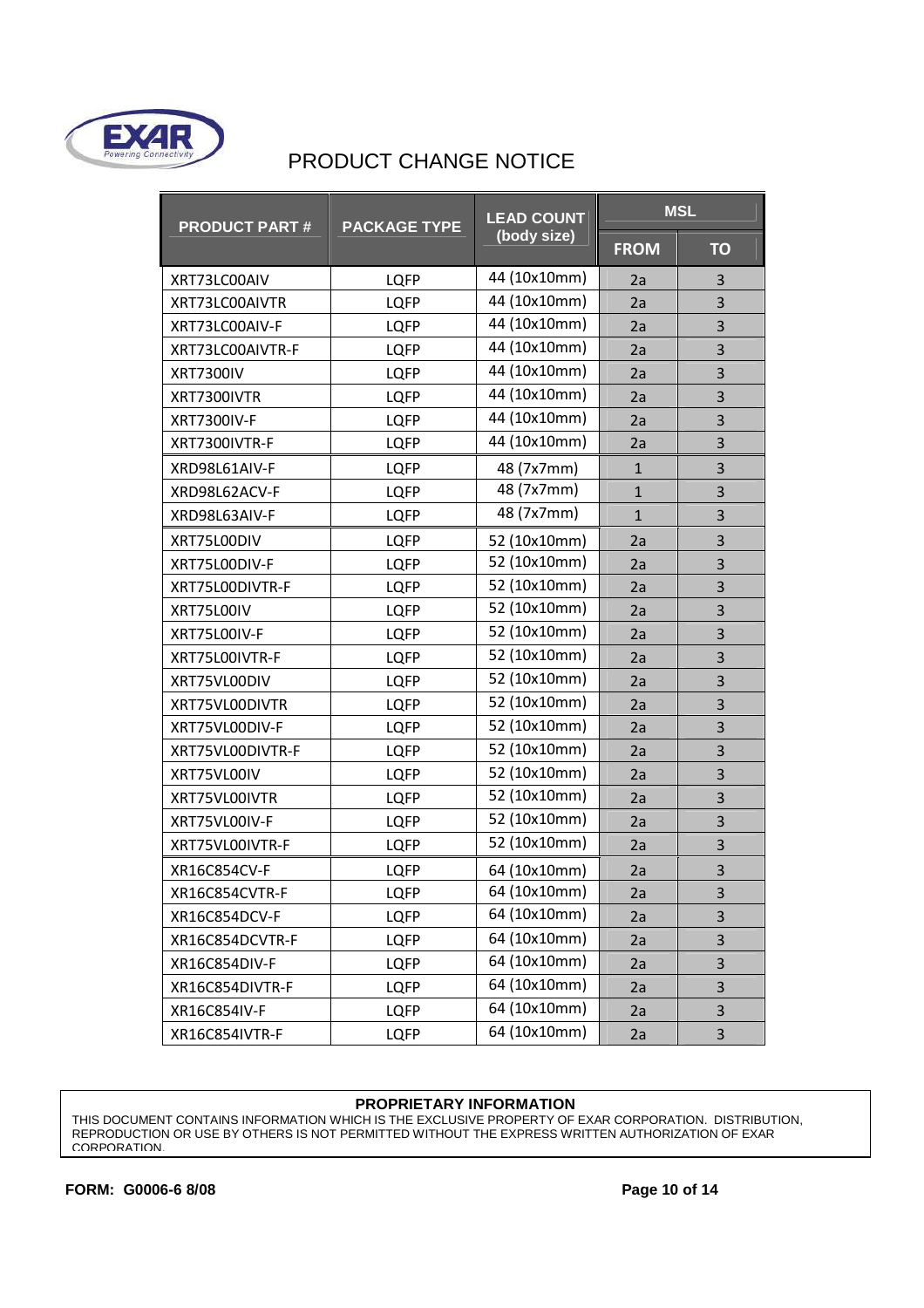

| <b>PRODUCT PART#</b> | <b>PACKAGE TYPE</b> | <b>LEAD COUNT</b> | <b>MSL</b>              |           |
|----------------------|---------------------|-------------------|-------------------------|-----------|
|                      |                     | (body size)       | <b>FROM</b>             | <b>TO</b> |
| XR16L784CV-F         | <b>LQFP</b>         | 64 (10x10mm)      | 2a                      | 3         |
| XR16L784CVTR-F       | <b>LQFP</b>         | 64 (10x10mm)      | 2a                      | 3         |
| XR16L784IV-F         | <b>LQFP</b>         | 64 (10x10mm)      | 2a                      | 3         |
| XR16L784IVTR-F       | <b>LQFP</b>         | 64 (10x10mm)      | 2a                      | 3         |
| XR16V794IV-F         | <b>LQFP</b>         | 64 (10x10mm)      | 2a                      | 3         |
| XR16V794IVTR-F       | <b>LQFP</b>         | 64 (10x10mm)      | 2a                      | 3         |
| XRD64L43AIV-F        | <b>LQFP</b>         | 64 (10x10mm)      | 2a                      | 3         |
| XRD64L43AIVTR-F      | <b>LQFP</b>         | 64 (10x10mm)      | 2a                      | 3         |
| <b>XRT5894IV-F</b>   | <b>LQFP</b>         | 64 (10x10mm)      | 2a                      | 3         |
| XRT5894IVTR-F        | LQFP                | 64 (10x10mm)      | 2a                      | 3         |
| XRT71D03DIV-F        | <b>LQFP</b>         | 64 (10x10mm)      | 2a                      | 3         |
| XRT71D03DIVTR-F      | <b>LQFP</b>         | 64 (10x10mm)      | 2a                      | 3         |
| XRT83L30IV-F         | <b>LQFP</b>         | 64 (10x10mm)      | 2a                      | 3         |
| XRT83L30IVTR-F       | <b>LQFP</b>         | 64 (10x10mm)      | 2a                      | 3         |
| XRT83SL30IV-F        | <b>LQFP</b>         | 64 (10x10mm)      | 2a                      | 3         |
| XRT83SL30IVTR-F      | <b>LQFP</b>         | 64 (10x10mm)      | 2a                      | 3         |
| XR16V554IV80-F       | <b>LQFP</b>         | 80 (12x12mm)      | 2a                      | 3         |
| XR16V554IV80TR-F     | LQFP                | 80 (12x12mm)      | 2a                      | 3         |
| XR16V564IV80-F       | LQFP                | 80 (12x12mm)      | 2a                      | 3         |
| XR16V564IV80TR-F     | <b>LQFP</b>         | 80 (12x12mm)      | 2a                      | 3         |
| XR16V654IV80-F       | <b>LQFP</b>         | 80 (12x12mm)      | 2a                      | 3         |
| XR16V654IV80TR-F     | <b>LQFP</b>         | 80 (12x12mm)      | 2a                      | 3         |
| XR16M554IV80-F       | <b>LQFP</b>         | 80 (12x12mm)      | 2a                      | 3         |
| XR16M554IV80TR-F     | <b>LQFP</b>         | 80 (12x12mm)      | 2a                      | 3         |
| XRT71D04IV           | <b>LQFP</b>         | 80 (12x12mm)      | 2a                      | 3         |
| XRT71D04IVTR         | <b>LQFP</b>         | 80 (12x12mm)      | 2a                      | 3         |
| XRT86VL30IV80-F      | <b>LQFP</b>         | 80 (12x12mm)      | 2a                      | 3         |
| <b>XRT5793IV-F</b>   | <b>LQFP</b>         | 80 (12x12mm)      | 2a                      | 3         |
| XRT5793IVTR-F        | LQFP                | 80 (12x12mm)      | 2a                      | 3         |
| SP503CM-L            | <b>LQFP</b>         | 80 (14x14mm)      | $\overline{4}$          | 3         |
| SP503EM-L            | <b>LQFP</b>         | 80 (14x14mm)      | $\overline{4}$          | 3         |
| SP504MCM-L           | LQFP                | 80 (14x14mm)      | $\overline{4}$          | 3         |
| SP505ACM-L           | <b>LQFP</b>         | 80 (14x14mm)      | $\overline{\mathbf{r}}$ | 3         |

#### **PROPRIETARY INFORMATION**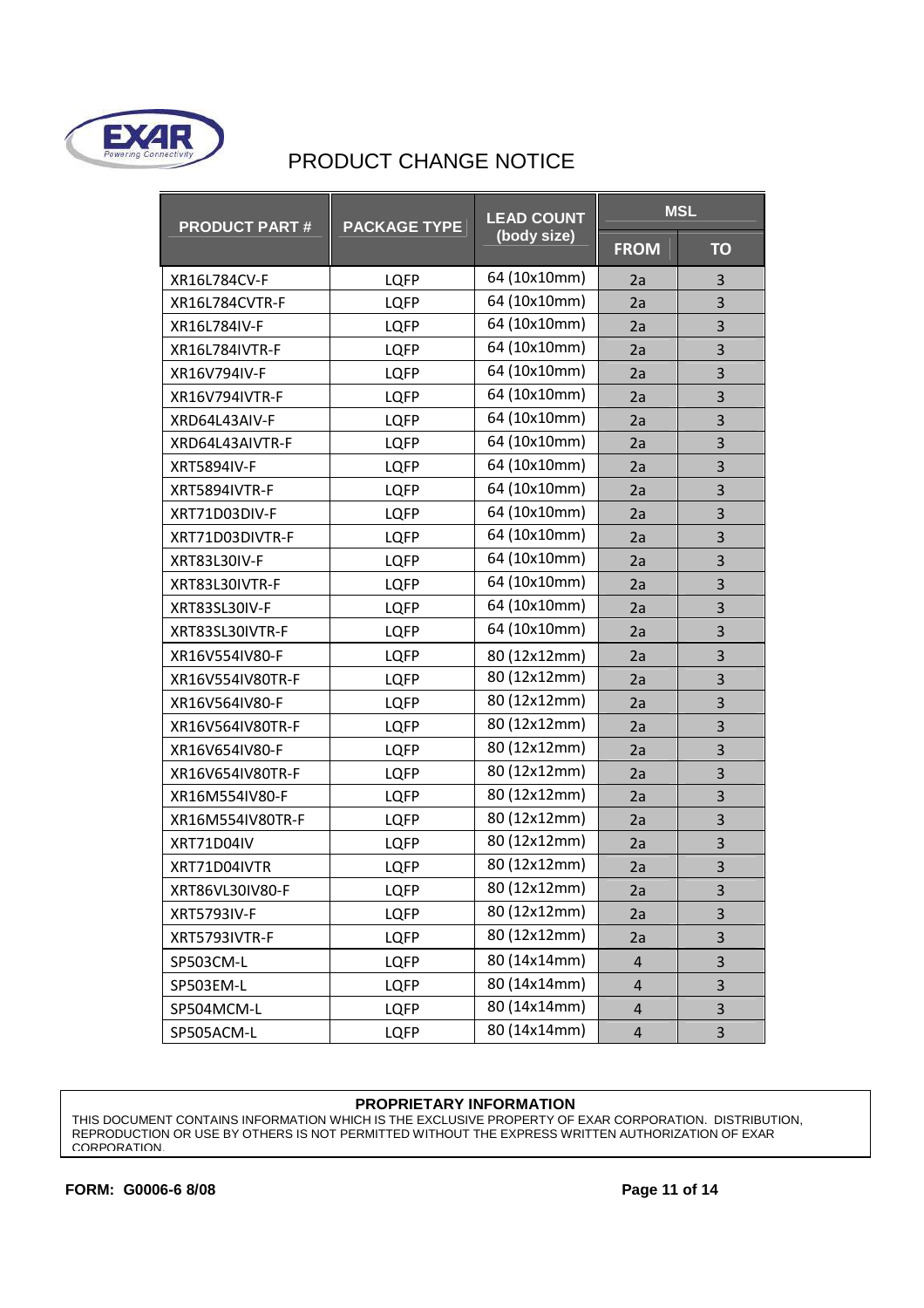

| <b>PRODUCT PART#</b> | <b>PACKAGE TYPE</b> | <b>LEAD COUNT</b> | <b>MSL</b>     |                         |
|----------------------|---------------------|-------------------|----------------|-------------------------|
|                      |                     | (body size)       | <b>FROM</b>    | <b>TO</b>               |
| SP505BCM-L           | <b>LQFP</b>         | 80 (14x14mm)      | 4              | 3                       |
| SP506CM-L            | <b>LQFP</b>         | 80 (14x14mm)      | $\overline{4}$ | 3                       |
| SP507CM-L            | <b>LQFP</b>         | 80 (14x14mm)      | 4              | 3                       |
| <b>XRT5997IV-F</b>   | <b>LQFP</b>         | 100 (14x14mm)     | 2a             | 3                       |
| XRT5997IVTR-F        | <b>LQFP</b>         | 100 (14x14mm)     | 2a             | 3                       |
| XRT73L02MIV-F        | <b>LQFP</b>         | 100 (14x14mm)     | 2a             | 3                       |
| XRT73L02MIVTR-F      | <b>LQFP</b>         | 100 (14x14mm)     | 2a             | 3                       |
| XRT75L02IV-F         | <b>LQFP</b>         | 100 (14x14mm)     | 2a             | 3                       |
| XRT75L02IVTR-F       | <b>LQFP</b>         | 100 (14x14mm)     | 2a             | 3                       |
| XRT82L24AIV-F        | <b>LQFP</b>         | 100 (14x14mm)     | 2a             | 3                       |
| SP3508CF-L           | <b>LQFP</b>         | 100 (14x14mm)     | $\overline{4}$ | 3                       |
| SP3508EF-L           | <b>LQFP</b>         | 100 (14x14mm)     | $\overline{4}$ | 3                       |
| <b>SP508CF-L</b>     | <b>LQFP</b>         | 100 (14x14mm)     | $\overline{4}$ | 3                       |
| SP508EF-L            | <b>LQFP</b>         | 100 (14x14mm)     | 4              | 3                       |
| <b>SP509CF-L</b>     | <b>LQFP</b>         | 100 (14x14mm)     | $\overline{4}$ | 3                       |
| SP510CM-L            | <b>LQFP</b>         | 100 (14x14mm)     | 4              | 3                       |
| SP510EM-L            | <b>LQFP</b>         | 100 (14x14mm)     | $\overline{4}$ | 3                       |
| XRT86VL30IV-F        | <b>LQFP</b>         | 128 (14x20mm)     | 2a             | 3                       |
| XRT59N97IV-F         | <b>LQFP</b>         | 128 (14x20mm)     | 2a             | 3                       |
| XRT75R03DIV          | <b>LQFP</b>         | 128 (14x20mm)     | 2a             | 3                       |
| XRT75R03DIVTR        | <b>LQFP</b>         | 128 (14x20mm)     | 2a             | $\overline{\mathbf{3}}$ |
| XRT75R03DIV-F        | <b>LQFP</b>         | 128 (14x20mm)     | 2a             | 3                       |
| XRT75R03DIVTR-F      | <b>LQFP</b>         | 128 (14x20mm)     | 2a             | 3                       |
| XRT75R03IV           | <b>LQFP</b>         | 128 (14x20mm)     | 2a             | 3                       |
| XRT75R03IVTR         | <b>LQFP</b>         | 128 (14x20mm)     | 2a             | 3                       |
| XRT75R03IV-F         | <b>LQFP</b>         | 128 (14x20mm)     | 2a             | 3                       |
| XRT75R03IVTR-F       | LQFP                | 128 (14x20mm)     | 2a             | 3                       |
| XRT81L27IV           | <b>LQFP</b>         | 128 (14x20mm)     | 2a             | 3                       |
| XRT81L27IV-F         | <b>LQFP</b>         | 128 (14x20mm)     | 2a             | 3                       |
| <b>XRT83L34IV</b>    | <b>LQFP</b>         | 128 (14x20mm)     | 2a             | 3                       |
| XRT83L34IVTR         | <b>LQFP</b>         | 128 (14x20mm)     | 2a             | 3                       |
| XRT83L34IV-F         | <b>LQFP</b>         | 128 (14x20mm)     | 2a             | 3                       |
| XRT83L34IVTR-F       | <b>LQFP</b>         | 128 (14x20mm)     | 2a             | 3                       |

#### **PROPRIETARY INFORMATION**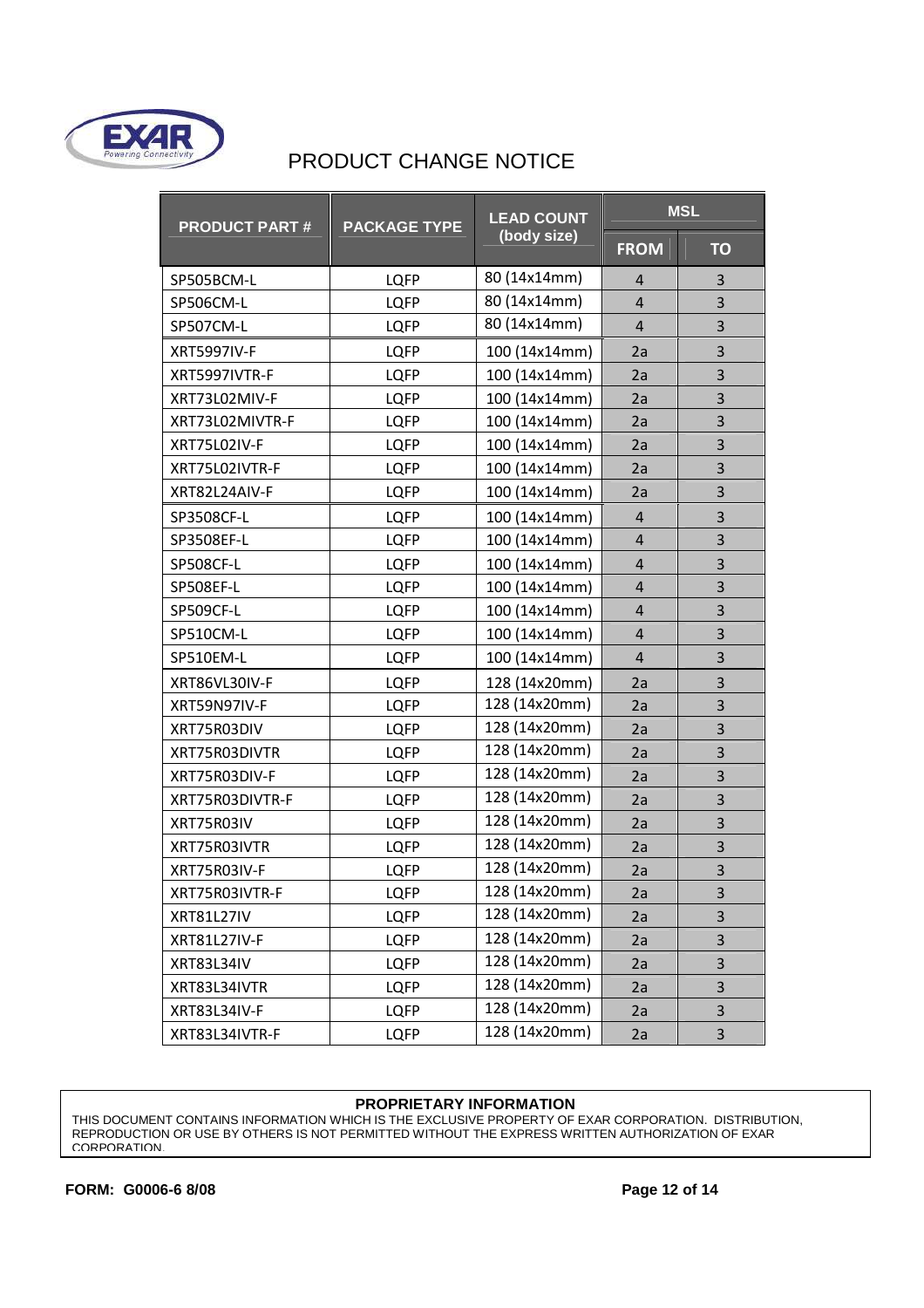

| <b>PRODUCT PART#</b>  | <b>PACKAGE TYPE</b> | <b>LEAD COUNT</b><br>(body size) | <b>MSL</b>   |                         |
|-----------------------|---------------------|----------------------------------|--------------|-------------------------|
|                       |                     |                                  | <b>FROM</b>  | <b>TO</b>               |
| <b>XRT86L30IV</b>     | <b>LQFP</b>         | 128 (14x20mm)                    | 2a           | 3                       |
| XRT86L30IV-F          | <b>LQFP</b>         | 128 (14x20mm)                    | 2a           | 3                       |
| XR17V254IV-F          | <b>LQFP</b>         | 144 (20x20mm)                    | 2a           | 3                       |
| XR17V254IVTR-F        | <b>LQFP</b>         | 144 (20x20mm)                    | 2a           | 3                       |
| XR17V258IV-F          | <b>LQFP</b>         | 144 (20x20mm)                    | 2a           | 3                       |
| <b>XR17V258IVTR-F</b> | <b>LQFP</b>         | 144 (20x20mm)                    | 2a           | 3                       |
| XR17C154CV-F          | <b>LQFP</b>         | 144 (20x20mm)                    | 2a           | 3                       |
| XR17C154CVTR-F        | <b>LQFP</b>         | 144 (20x20mm)                    | 2a           | 3                       |
| XR17C158CV-F          | <b>LQFP</b>         | 144 (20x20mm)                    | 2a           | 3                       |
| XR17C158CVTR-F        | <b>LQFP</b>         | 144 (20x20mm)                    | 2a           | 3                       |
| XR17C158IV-F          | <b>LQFP</b>         | 144 (20x20mm)                    | 2a           | 3                       |
| XR17C158IVTR-F        | <b>LQFP</b>         | 144 (20x20mm)                    | 2a           | 3                       |
| XR17D154CV-F          | <b>LQFP</b>         | 144 (20x20mm)                    | 2a           | 3                       |
| XR17D154CVTR-F        | <b>LQFP</b>         | 144 (20x20mm)                    | 2a           | $\overline{\mathbf{3}}$ |
| XR17D154IV-F          | <b>LQFP</b>         | 144 (20x20mm)                    | 2a           | 3                       |
| XR17D154IVTR-F        | <b>LQFP</b>         | 144 (20x20mm)                    | 2a           | 3                       |
| XR17D158CV-F          | <b>LQFP</b>         | 144 (20x20mm)                    | 2a           | 3                       |
| XR17D158CVTR-F        | <b>LQFP</b>         | 144 (20x20mm)                    | 2a           | 3                       |
| XR17D158IV            | <b>LQFP</b>         | 144 (20x20mm)                    | 2a           | 3                       |
| XR17D158IV-F          | <b>LQFP</b>         | 144 (20x20mm)                    | 2a           | 3                       |
| XR17D158IVTR-F        | <b>LQFP</b>         | 144 (20x20mm)                    | 2a           | 3                       |
| XRT83SL28IV-F         | LQFP                | 144 (20x20mm)                    | 2a           | 3                       |
| XRT91L30IQ            | QFP                 | 64 (10x10mm)                     | $\mathbf{1}$ | 3                       |
| XRT91L30IQTR          | QFP                 | 64 (10x10mm)                     | $\mathbf{1}$ | 3                       |
| XRT91L30IQ-F          | QFP                 | 64 (10x10mm)                     | $\mathbf{1}$ | 3                       |
| XRT91L30IQTR-F        | QFP                 | 64 (10x10mm)                     | $\mathbf{1}$ | 3                       |
| XRT91L31IQ            | QFP                 | 64 (10x10mm)                     | $\mathbf{1}$ | 3                       |
| XRT91L31IQ-F          | QFP                 | 64 (10x10mm)                     | $\mathbf{1}$ | 3                       |
| XRT91L31IQTR-F        | QFP                 | 64 (10x10mm)                     | $\mathbf{1}$ | 3                       |
| ST16C654CQ100-F       | QFP                 | 100 (14x20mm)                    | 2a           | 3                       |
| ST16C654CQ100TR-F     | QFP                 | 100 (14x20mm)                    | 2a           | 3                       |
| ST16C654IQ100-F       | QFP                 | 100 (14x20mm)                    | 2a           | 3                       |
| ST16C654IQ100TR-F     | QFP                 | 100 (14x20mm)                    | 2a           | 3                       |

#### **PROPRIETARY INFORMATION**